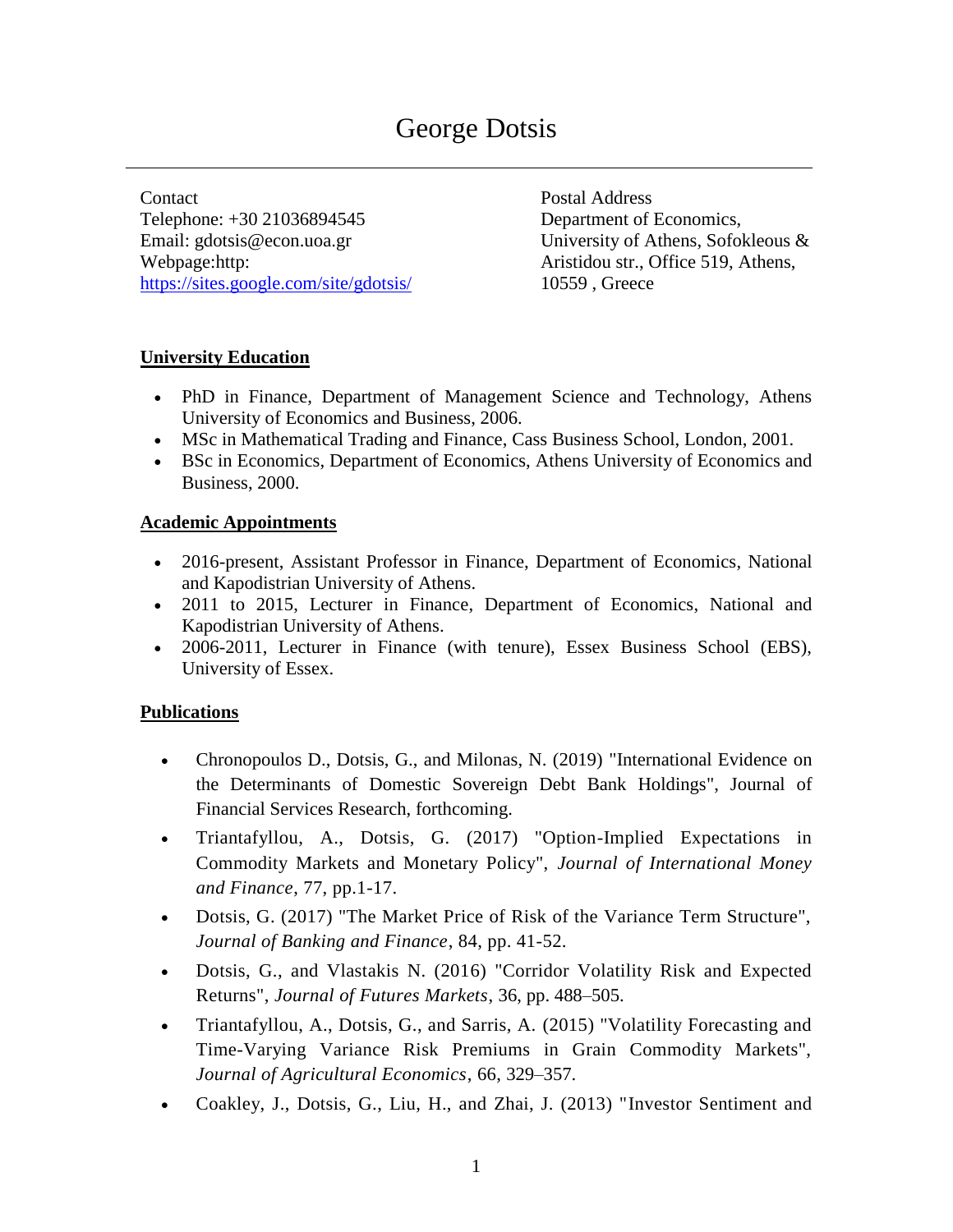Value and Growth Stock Index Options", *European Journal of Finance*, 20, pp. 1211-1229.

- Makropoulou, V., Dotsis, G., and Markellos, R. N. (2013) "Environmental [Policy Implications of Extreme Variations in Pollutant Stock Levels and](http://papers.ssrn.com/sol3/papers.cfm?abstract_id=987503)  [Socioeconomic Costs"](http://papers.ssrn.com/sol3/papers.cfm?abstract_id=987503), *Quarterly Review of Economics and Finance*, 53, pp. 417-428.
- Kourtis A., Dotsis, G., and Markellos, R. N. (2012)" [Parameter Uncertainty in](http://papers.ssrn.com/sol3/papers.cfm?abstract_id=1343502)  [Portfolio Selection: Shrinking the Inverse Covariance Matrix"](http://papers.ssrn.com/sol3/papers.cfm?abstract_id=1343502), *Journal of Banking and Finance*, 36, pp. 2522–2531.
- Dotsis, G., Makropoulou, V., and Markellos, R. N. (2012) ["Offshore](http://papers.ssrn.com/sol3/papers.cfm?abstract_id=936067)  [Petroleum Lease Evaluation under Uncertainty and Volatility Estimation](http://papers.ssrn.com/sol3/papers.cfm?abstract_id=936067)  [Risk"](http://papers.ssrn.com/sol3/papers.cfm?abstract_id=936067), *Applied Economics Letters*, 19, pp. 133–137.
- Chourdakis, K., and Dotsis G. (2011) ["Maximum Likelihood Estimation of](http://www.sciencedirect.com/science/article/pii/S0927539810000782)  [Non-Affine Volatility Processes"](http://www.sciencedirect.com/science/article/pii/S0927539810000782), *Journal of Empirical Finance*, 18, pp. 533– 545.
- Psychoyios, D., Dotsis, G., and Markellos, R.N. (2010) ["A Jump Diffusion](http://papers.ssrn.com/sol3/papers.cfm?abstract_id=1136869)  [Model for VIX Options and Futures"](http://papers.ssrn.com/sol3/papers.cfm?abstract_id=1136869), *Review of Quantitative Finance and Accounting*, 35 , pp. 245–269.
- Vlastakis, N., Dotsis, G., and Markellos, R.N. (2009) "How Efficient is the European Football Betting Market? Evidence from Arbitrage and Trading Strategies", *Journal of Forecasting*, 28, pp.426-444.
- Dotsis, G., Markellos, R.N., and Mills, T.C. (2009) "Estimation of Continuous- Time Stochastic Volatility Models", in T.C. Mills and K. Patterson (eds), *Handbook of Econometrics, Vol. II, Palgrave*.
- Vlastakis, N., Dotsis, G., and Markellos, R.N. (2008) "Nonlinear Modeling of European Football Scores Using Support Vector Machines", *Applied Economics*, 40 (1), pp. 111-118.
- Dotsis, G., Psychoyios, D., and Skiadopoulos G. (2007) "An Empirical Comparison of Continuous Time Models of Implied Volatility Indices", *Journal of Banking and Finance*, 31, pp. 3584-3603.
- Dotsis, G., and Markellos, R.N. (2007) "The Finite Sample Properties of the GARCH Option Pricing Model", *Journal of Futures Markets*, 27, pp. 599- 615.
- Dotsis, G., Psychoyios, D., and Markellos, R.N. (2006) "Modeling Greek Equity Prices using Jump Diffusion Processes", *Operational Research: An International Journal*, 6, pp. 131 – 145.